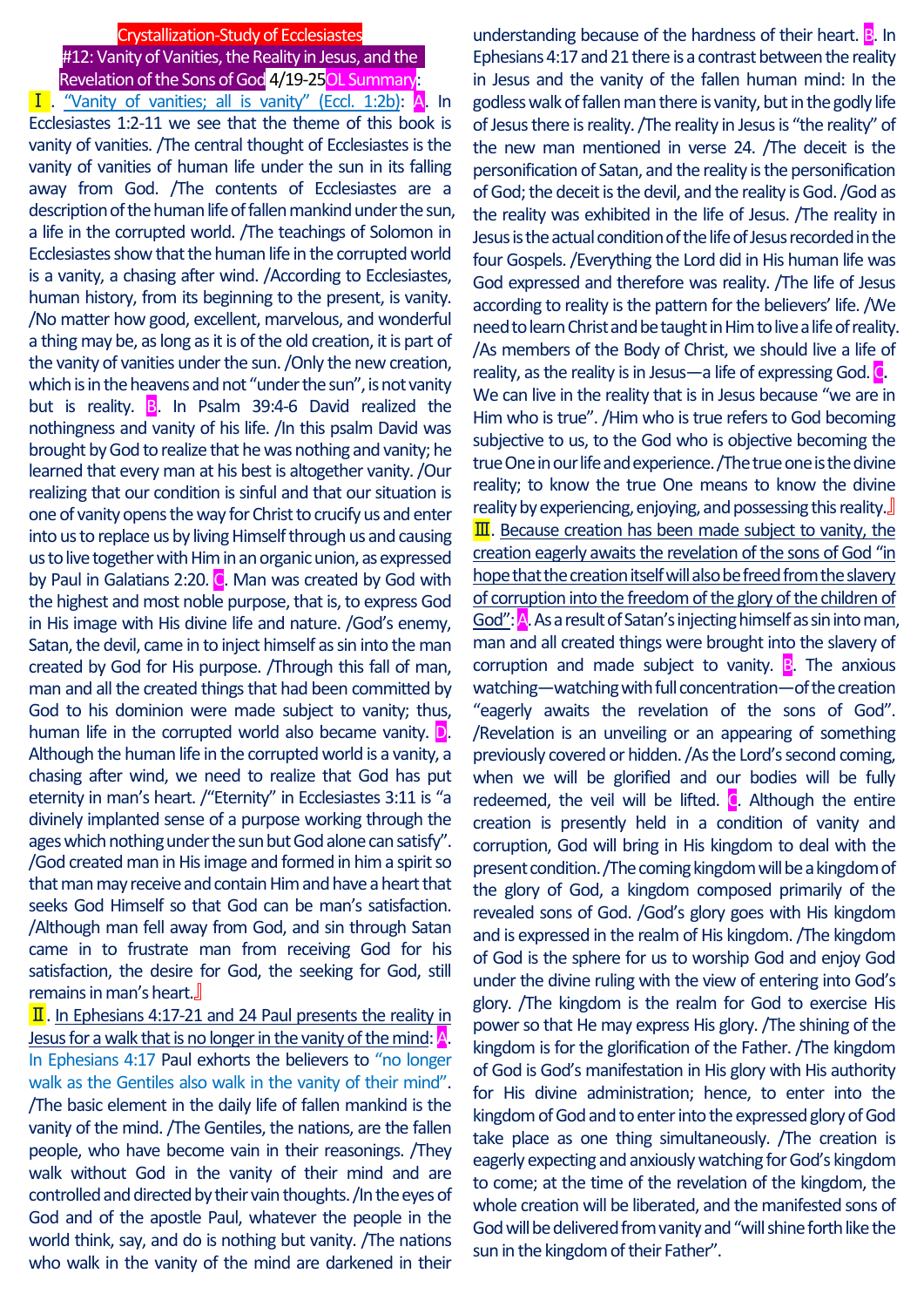# CP1:Loving and pursuing the Lord in the church life is the reality and the everything else is vanity

**OL1**: According to Ecclesiastes, human history, from its beginning to the present, is vanity. No matter how good, excellent, marvelous, and wonderful a thing may be, as long as it is of the old creation, it is part of the vanity of vanities under the sun. Eccl. 1:2 Vanity of vanities, says the Preacher; vanity of vanities; all is vanity. 9 What has been is what will be, and what has been done is what will be done, and there is nothing new under the sun. 14 I have seen all the works that are done under the sun, and indeed, all is vanity and a chasing after wind.  $OL2$ : The way for us to escape this vanity is to come back to God and take God in Christ as redemption, life, wealth, enjoyment, pleasure, and satisfaction so that we may still be used by God to fulfill His original purpose in creating man for the fulfillment of His eternal economy. OL3: Temporal things can never satisfy man; only the eternal God, who is Christ, can satisfy the deep sense of purpose in man's heart. Eccl. 3:11He has made everything beautiful in its own time; also He has put eternity in their heart… According to our own experience, we know that whenever we have a success in our human life, we also have an empty feeling. This indicates that within man there is an aspiration for eternal things. God has put such an aspiration, such a seeking, in man's heart so that he will seek God. Every person, especially every thoughtful person, has within him this longing and seeking for eternity.

The wise king said that God created everything beautiful in its own time and also put eternity in man's heart. This matches our human experience. Regardless of how rich or successful a person becomes, he still feels empty. Man has a deep desire for permanent things, and the only things that are permanent are the eternal things. The Amplified Bible says that eternity in man's heart is "a divinely implanted sense of a purpose working through the ages which nothing under the sun, but only God, can satisfy."

InGod's creation of man there are three striking things: His image, our human spirit to receive Him, and a divinely implanted sense of a purpose in our hearts working through the ages, which nothing under the sun, but only God, can satisfy. The romance depicted in Song of Songs does not start from the Lord but from the seeker. A person becomes such a seeker because within him there is a sense of purpose to seek something eternal. Nothing can fulfill or satisfy this sense of purpose but God Himself, who is Christ. Many people would think that we are wasting our time, but actually, we are redeeming the time. Those who pursue temporary things are wasting their time. They are busy for nothing. Anything they are busy for is temporary, not eternal. Only One in the whole universe is eternal—the eternal God.

Application: Newly saved, Youth and College Students

The Song of Songs came after the book of Ecclesiastes of the Old Testament. The book of Ecclesiastes says, "All is vanity" (Eccl. 1:2), but the Song of Songs is about loving and

pursuing the Lord and finding satisfaction in Him. This shows that loving and pursuing the Lord in the church life is reality, anything other than that is vanity. You should not think that your school life or business life is your main life and reality, and your church life is ancillary. In fact, just the opposite, the church life is reality and the school life or business life is ancillary.

However, this does not mean that you can treat them in a light way because they are ancillary. School life or business life is an environment for experiencing Christ. Be it studying or working, you need to be diligent in the Lord and experience Christ. And build the church with the Christ you have experienced. If you make the school life or business life your main thing, it will become vanity of vanities. Even if you become a person with a doctoral degree or a president, if you do not love and build with the Lord in your church life, these achievements are vanity of vanities. However, if you make them ancillary to your church life, your school life or business life shall be blessed because of your building of the church.

2 Cor. 4:18 Because we do not regard the things which are seen but the things which are not seen; for the things which are seen are temporary, but the things which are not seen are eternal. 1 Pet. 1:8 Whom having not seen, you love; into whom though not seeing Him at present, yet believing, you exult with joy that is unspeakable and full of glory.

Testimony of a sister's graduate school graduation: Seven elementary school teachers were selected to go to the master's program at the University of Education to do research on the newly started English education in elementary schools. I was one of them. I was the only one who wrote the master's thesis in English with a native professor in the graduate school. Thank the Lord. After completing my master's thesis, I worked with a full-time serving sister as the facilitator for the end of March Lord's day Zoom Gospel Meeting. Also, I played saxophone in the praising of hymns. As I enjoyed so much when I, the brothers and sisters were put in coordination for the preparation, the gospel preaching burden came out in me.

I was not active in the gospel before. However, as I enjoyed the Lord, the burden came naturally, and I actively invited nine gospel friends. In the end, my graduate school's associate professor and his two daughters and my mother, the four of them were able to participate. Because it was Zoom, so I think it was easy for them to participate. I think my serving as the facilitator in coordinationwith the sister was enabled in the Lord. There is a wonderful enjoyment when serving in the Body in combination. I am grateful to the Lord for giving me the opportunity to go on to graduate school and serve in the gospel meeting. From April I started to work in a new elementary school, and I want to experience the Lord and become an elementary school teacher with testimony.

Prayer: Oh, Lord Jesus, when school life or business life is busy, I feel as if that is reality. But the church life is reality. If the church life is viewed as ancillary, the blessings will be missed out. Let me be diligent in the Lord and experience Christ in the studies or work. Love and pursuit the Lord, be filled with the Lord, preach the gospel, and serve to build the church. That way I shall get the true satisfaction.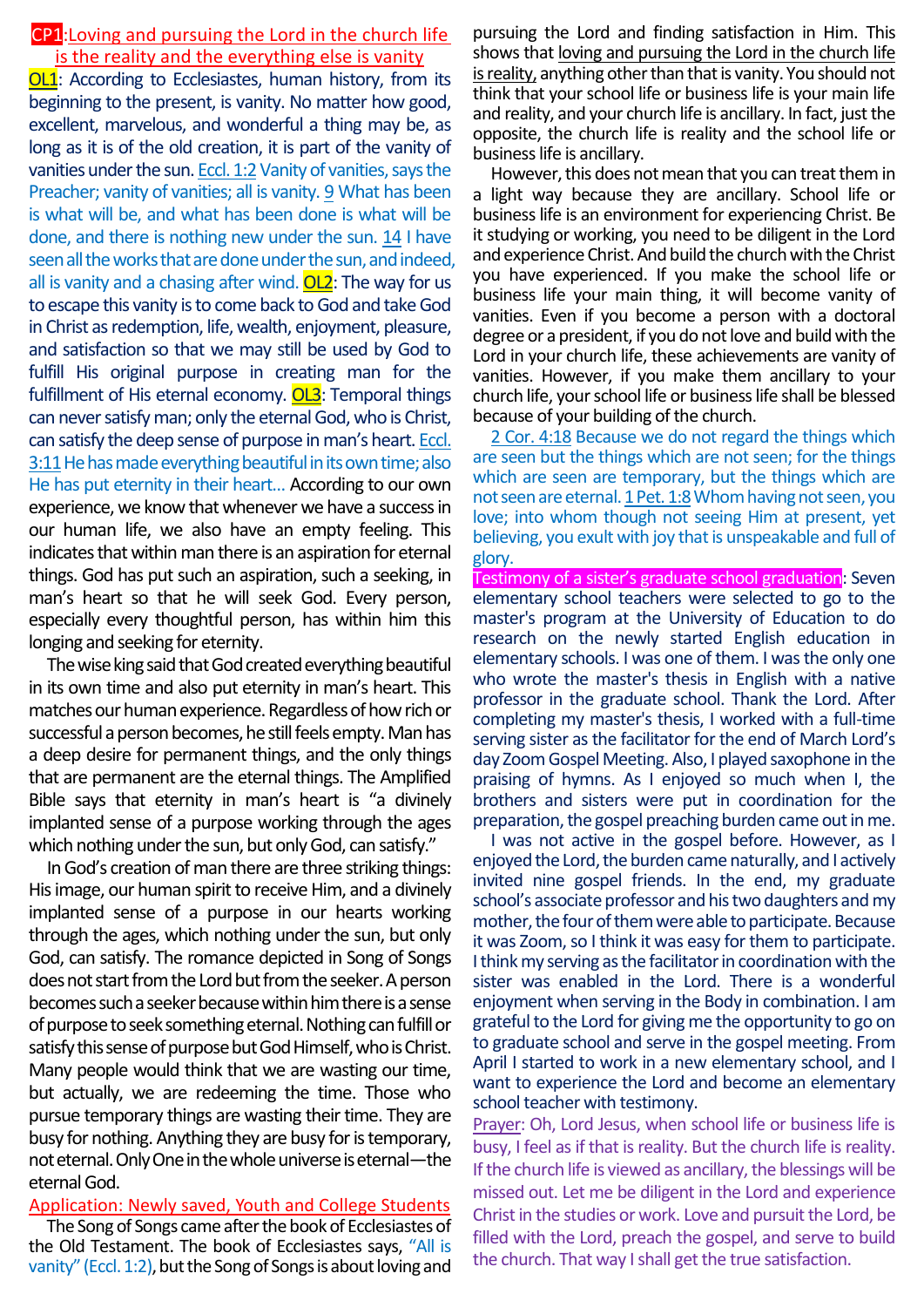## CP2:Call on the Lord's name, set mind on the spirit, be freed from the vanities of mind like the lust for money, promotion, rivalry

OL1: When the mind of fallen people is filled with vanity, their understanding is darkened in the things of God. The hardness of fallen man's heart is the source of the darkness in his understanding and the vanity of his mind .Eph. 4:17 This therefore I say and testify in the Lord, that you no longer walk as the Gentiles also walk in the vanity of their mind.  $OL2$ : The human living of Jesus was according to the reality, that is, according to God Himself. The essence of the life of Jesus was reality; He always walked in reality. 20But you did not so learn Christ, 21if indeed you have heard Him and have been taught in Him as the reality is in Jesus. Wealth, fame, position, entertainment, and material possessions in today's world are all vanities, but everything in the daily living of the man Jesus is the reality. Whatever He did in His human living is the reality; not one of His words was vain. Christ is not only life to us but also an example. In His life on earth He set up a pattern, as revealed in the Gospels. Then He was crucified and resurrected to become the life-giving Spirit that He might enter into us to be our life. We learn from Him according to His example, not by our natural life but by Him as our life in resurrection.

In His daily walk the man Jesus was not only great but also very fine. For example, when He fed five thousand men with five loaves and two fish,… He instructed His disciples to gather the broken pieces left over that nothing may be lost, which amounted to twelve handbaskets full. The four Gospels reveal that in every detail of the Lord's daily living, there is no vanity but only the reality. Moreover, in nearly every page of the four Gospels, we see a striking contrast between the reality in the godly living of Jesus and the vanity in the living of others around Him, such as His opposers as well as His disciples.

Eph. 4:29Let no corrupt word proceed out of your mouth, but only that which is good for building up, according to the need, that it may give grace to those who hear. This indicates that we need grace for the details of our daily life, not merely for what we regard as important matters.

#### Application to businessperson/graduate students

The businessperson should be careful not to be filled with the vanity of mind, e.g., greed for money, greed for career advancement, or competitiveness. But it is not by the way of escaping reality, being lazy and not fulfilling your responsibilities as a member of society. Those who do not fulfill their responsibilities say that they are not competitive, but that is just being lazy. As members of society, we need to work diligently and desperately to support ourselves, our families, the church, and our society. Whenever you try to fulfill your responsibilities in this way, rivalry, love of money, etc., will come up in your mind. At that time, you can call on the name of the Lord, set your mind to the spirit, and be freed from these vanities.

Eph. 4:17 FN the vanity of their mind: The Gentiles are the fallen people, who become vain in their reasonings. They walk without God in the vanity of their mind, being controlled and directed by their vain thoughts. Whatever they do according to their fallen mind is vanity, void of reality. 18 Being darkened in their understanding, alienated from the life of God because of the ignorance which is in them, because of the hardness of their heart; 18 FN being darkened in their understanding: When the mind of fallen people is filled with vanity, their understanding is darkened regarding the things of God. Thus, they are alienated, separated, from the life of God. FNalienated from the life of God: Man fell into the vanity of his mind and became darkened in his understanding. Now in such a fallen condition man is unable to touch the life of God until he repents (has his mind turned to God) and believe in the Lord Jesus to receive God's eternal life. FN the hardness of their heart: The hardness of fallen man's heart is the source of the darkness in his understanding and the vanity of his mind.

Brother's testimony: While I was working as the No. 2 at the Japanese subsidiary of a large US-based medical device company, I was offered an executive position at the US headquarters in October 2016. At that time, my performance was very blessed by the Lord. Just before the offer, the Lord enlightened me and I felt that He was saying, "Why are you working all the time when the church is beginning to stagnate?". I thought it would be better to quit my job, so I fellowshipped with my wife about it, and she agreed to quit the company. A few days later, I received this offer from the VP of the US headquarters. I had already decided to quit my job, so I immediately declined. He thought I might not have understood the offer very well, so he explained it to me again. I politely and clearly declined. I was able to get the US headquarters to accept my resignation six months later and leave at the end of 2017, about a year later. This outline clearly states that promotion, wealth, and honor are vanities, and that all works done under the sun are vanities, like chasing after wind. There is a human spirit inside of me, and this spirit thirsts for the eternal God and thirsts to serve Him. I paid attention to the craving of this spirit, so I was able to turn down an offer that was outstanding in the eyes of people almost without hesitation.

Around 2015-2016, the growth in the number of people in the church gradually started to stagnate, but after this, the number of people started to grow by more than 10% again in 2017. I started my own business in August 2018, but I try to spend at least 50% of my time on the church. Prayer: Lord, as a member of society, I need to work diligently and desperately to support myself, my family, church, and society. When I try to fulfill my responsibility, things like rivalry, love of money etc. may come up in my mind. But I need to call on the name of the Lord, set my mind on my spirit, and free from these vain things. Let me not walk in the vanity of mind as the Gentiles, but work diligently, serve the Lord, and enjoy His grace in all things.